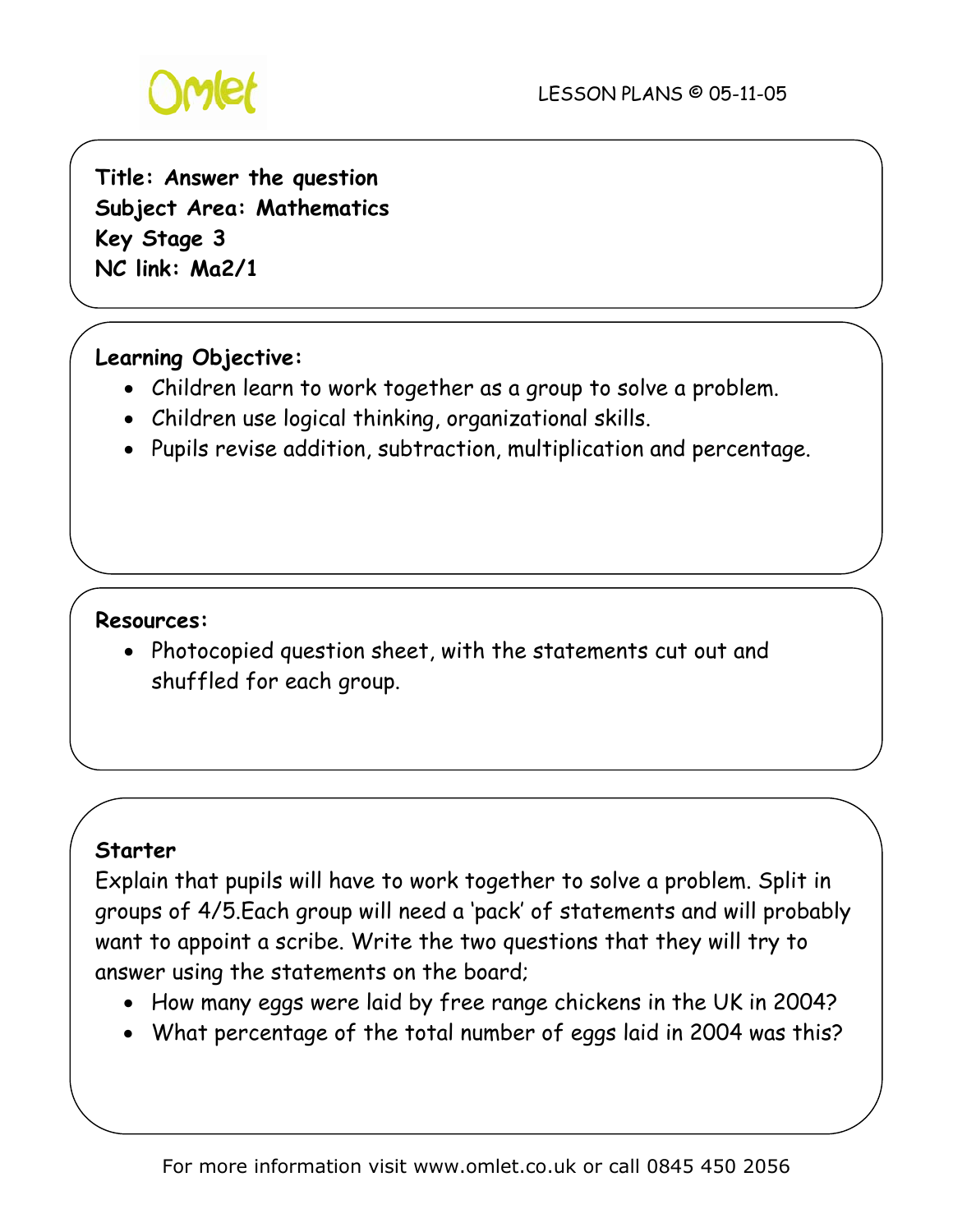

## **Main Teaching Activity:**

Explain the rules of the challenge;

- Pupils must deal out the cards equally amongst their group.
- Pupils can NOT show anyone else their statements.
- Pupils can share the information from their statement verbally and discuss the contents.
- The winning group will together gather information to answer the two questions.

## **Plenary**

• Discuss tactics, answers and methods.

## **Differentiation**

Decide if calculators are appropriate. Encourage struggling groups to draw up a table (see special notes). As a challenge pupils can gather other statistics such as percentage of barn and other eggs or percentages per quarter.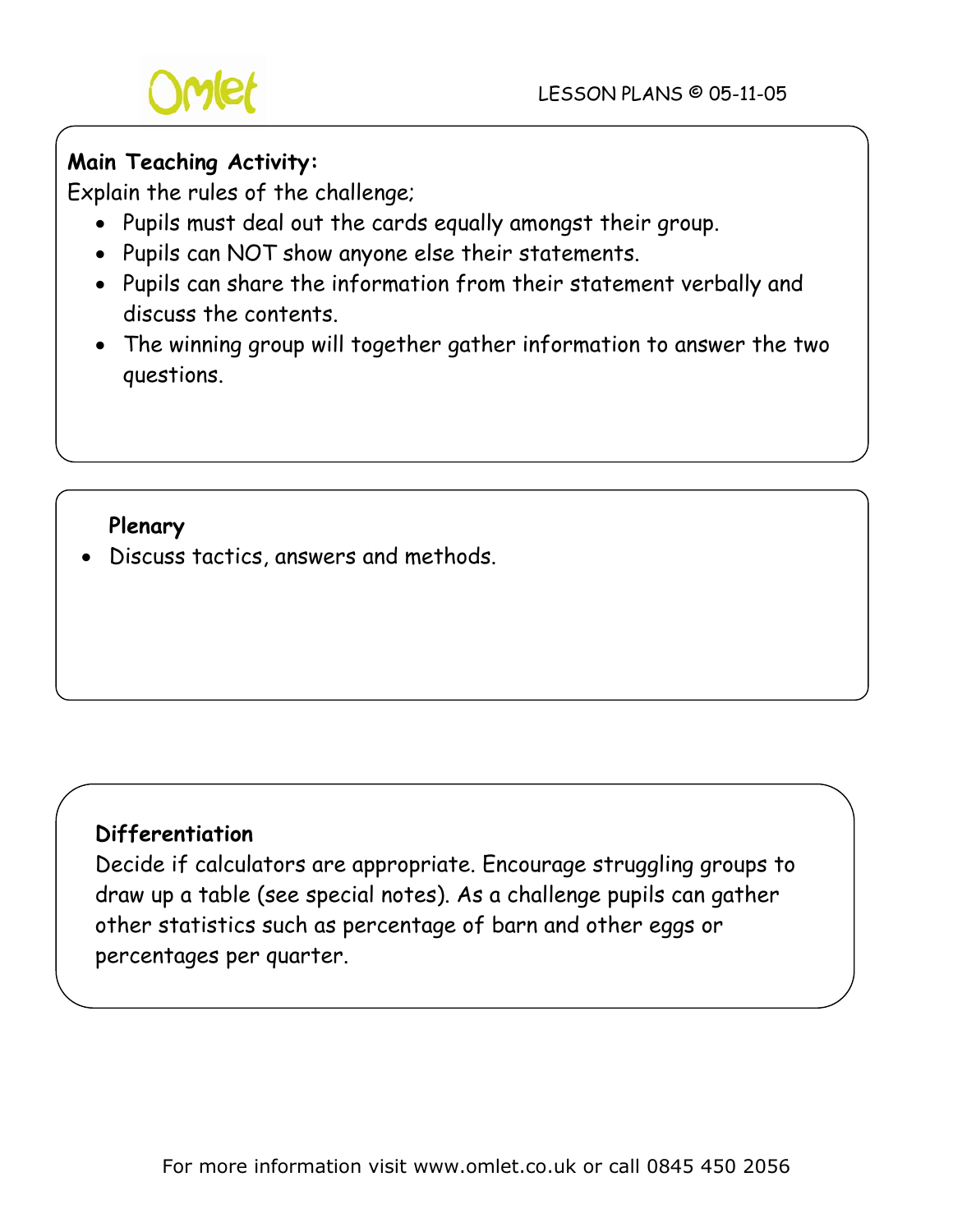

## **Special Notes:**

# http://statistics.defra.gov.uk/esg/statnot/eggnotce.pdf

| Period       | Laying<br>Cages | Free range | Barn and<br>other | Total |
|--------------|-----------------|------------|-------------------|-------|
|              | 3983            | 1599       | 491               | 6072  |
|              | 4084            | 1677       | 395               | 6155  |
|              | 4217            | 1726       | 419               | 6362  |
|              | 4156            | 1745       | 402               | 6303  |
| <b>Total</b> | 16440           | 6746       | 1706              | 24892 |

Data given in units

- 1 unit=1000cases
- 1 case=360eggs

No of eggs laid in 2004 by free range hens= 6746X1000X360  $= 242640000$  eggs

Percentage of free range eggs= approximately 27%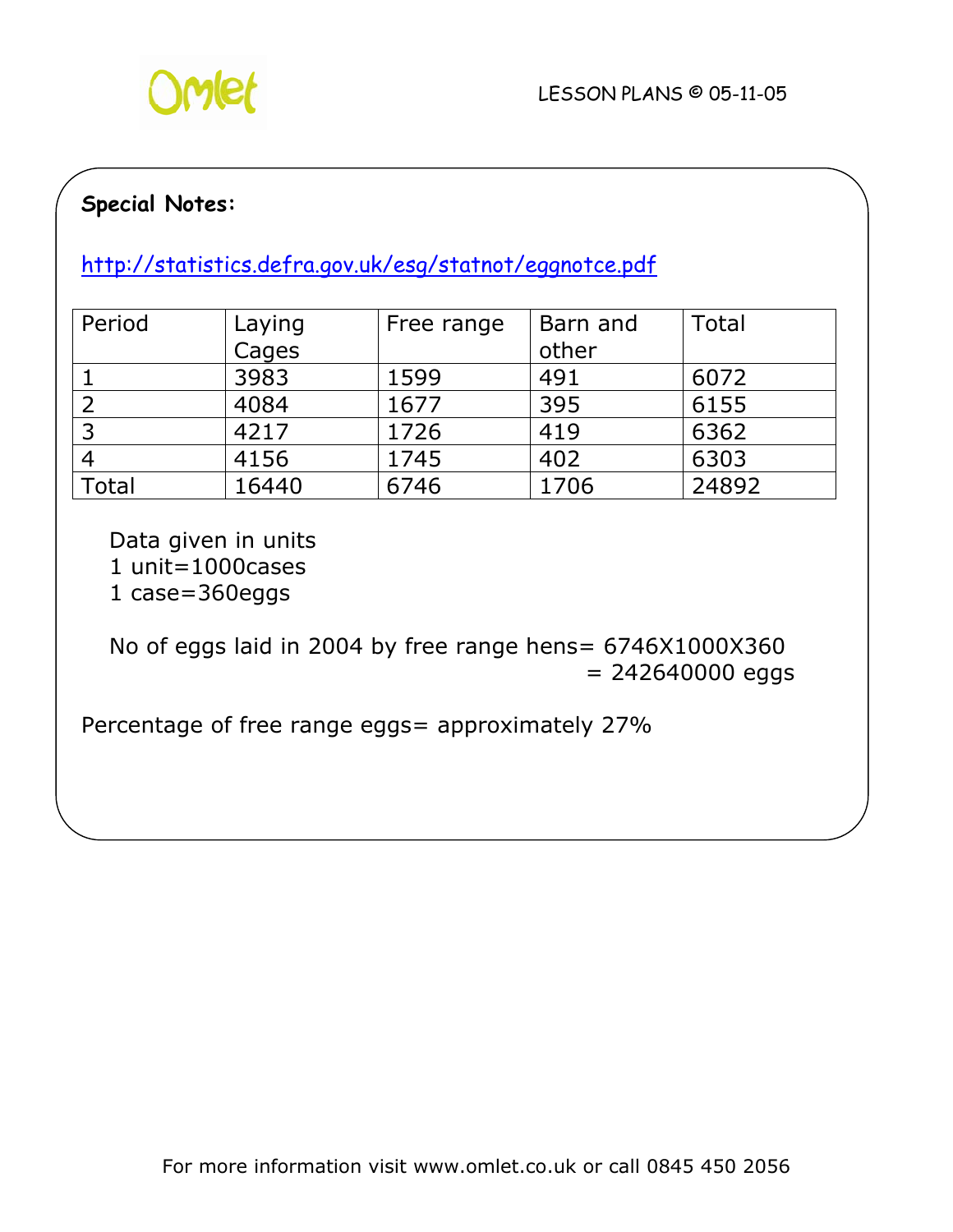| Answer the<br>the art of keepina chicken<br>question                                                                                                    |  |  |  |  |
|---------------------------------------------------------------------------------------------------------------------------------------------------------|--|--|--|--|
| Answer the questions:<br>How many eggs were laid by free range chickens in the UK in 2004?<br>What percentage of eggs produced in 2004 were free range? |  |  |  |  |
| Data for eggs is given in units                                                                                                                         |  |  |  |  |
| $1$ unit = 1000 cases of eggs                                                                                                                           |  |  |  |  |
| No of eggs in a case $=$ 360.                                                                                                                           |  |  |  |  |
| In the 1st quarter 3983 units were packed from laying cages.                                                                                            |  |  |  |  |
| In the 1st quarter 2384 less units were packed from free range than<br>from laying cages.                                                               |  |  |  |  |
| Battery hens lay their eggs in laying cages                                                                                                             |  |  |  |  |
| The financial year is split into 4 quarters                                                                                                             |  |  |  |  |
| In the 2nd quarter 395 units were packed from 'Barn and Other'.                                                                                         |  |  |  |  |
| There were 1282 more units packed in the 2nd quarter from free<br>range compared to 'barn and other'.                                                   |  |  |  |  |
| In the 3rd quarter there were 4217 units laid in laying cages                                                                                           |  |  |  |  |
| sheet 1 of 2                                                                                                                                            |  |  |  |  |